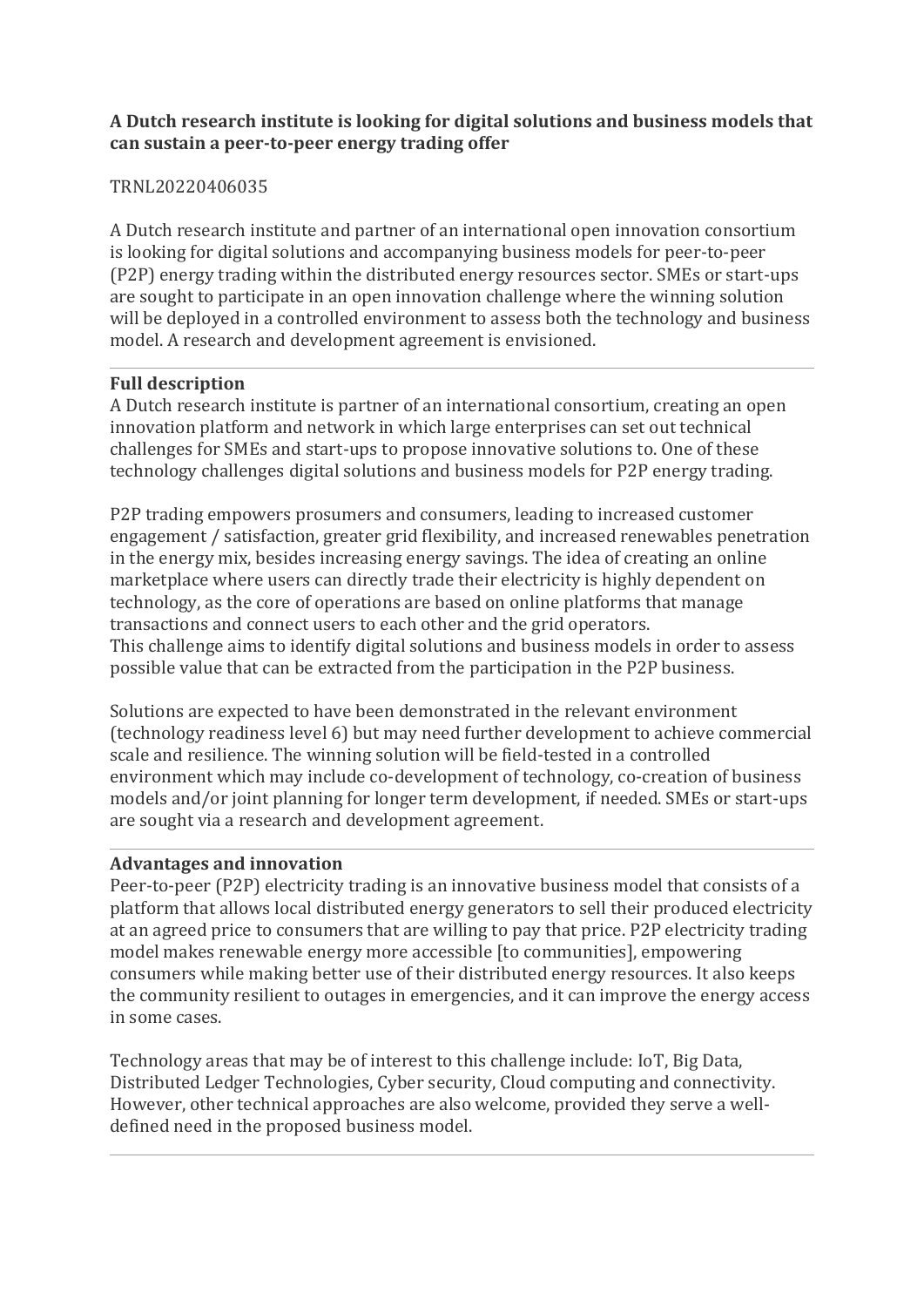## **Technical Specification or Expertise Sought**

The P2P platform should be able to:

- directly and seamlessly connect consumers, producers/prosumers, facilitators and the grid operator;

- manage and conduct transactions in a fast-response manner with or without the need for an intermediary, and it must assure confidentiality and total protection of the user's data and transaction logs;

- be presented as a white-label product;

- come as a flexible and programmable software that allows for different monetization models to be implemented.

A good response to this challenge would be a proposal that addresses both:

- Technology - digital marketplace that manages all transactions and connects users to each other and the grid operator, while ensuring absolute confidentiality and protection of the user's data and transaction logs; and

- Business Model – the value proposition and its operation, value-added for the end user, possible monetization schemes, operational & licensing requirements, etc.

Current legal frameworks should be taken into consideration, but possible regulatory extensions and developments necessary for a P2P solution are also accepted.

This technology request is part of an innovation challenge and is published on an open innovation platform from 7 March and will close on 19 April. If an organization does express interest, it will be guided through this open innovation platform, where it can engage with the challenge owner and propose a solution. Mind that posts on this platform are not confidential.

Shortlisted proposers will have an opportunity to pitch their proposal directly to the challenge owner, who will then select the SME with whom it would like to cooperate in the development of the solution. Once the challenge is closed, the profile will be closed and EOIs will be replied to.

Stage of development Available for demonstration

Sustainable Development Goals Goal 9: Industry, Innovation and Infrastructure

IPR status No IPR applied

# Partner sought

Expected role of the partner

The partner is expected to propose a solution to the challenge, including a plan for technical and/or commercial development. The winning partner will be invited to develop their solution together with the challenge owner (and – if required – with the support of a technology centre or centres of their choice). The collaborative project is expected to last up to 6 months; there is no limit to the size of the project but the